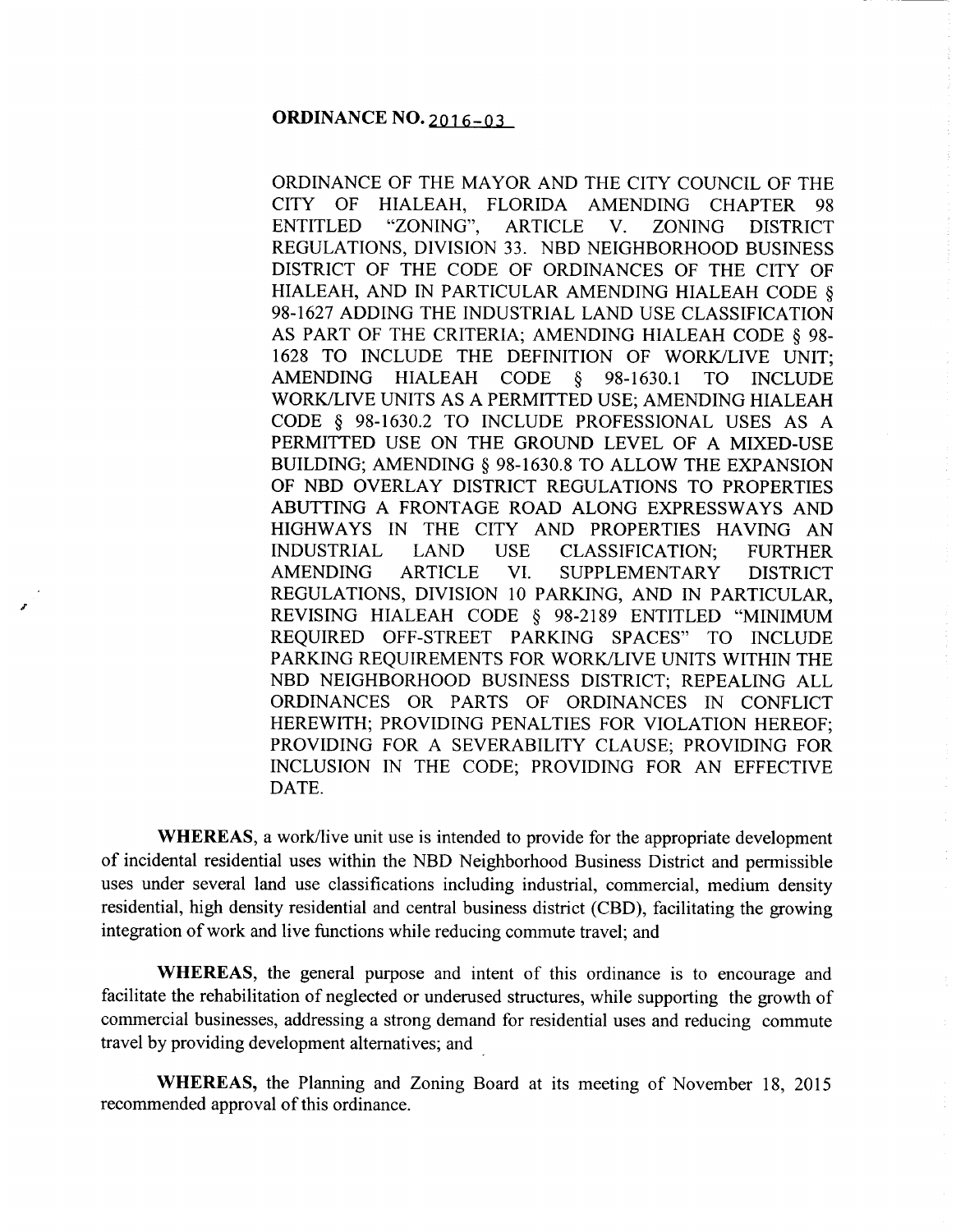NOW, THEREFORE, BE IT ORDAINED BY THE MAYOR AND THE CITY COUNCIL OF THE CITY OF HIALEAH, FLORIDA, THAT:

**Section 1:** Chapter 98 entitled "Zoning", Article V. Zoning District Regulations, Division 33. NBD Neighborhood Business District of the Code of Ordinances of the City of Hialeah, Florida is hereby amended to read as follows:

#### Chapter 98

#### **ZONING**

# **ARTICLE** V.- **ZONING DISTRICT REGULATIONS**

 $*$  \*  $*$  \*

 $*$  \*  $*$  \*  $*$ 

DIVISION 33.- NBD NEIGHBORHOOD BUSINESS DISTRICT

## Sec. **98-1627.- Purpose.**

The purpose of the NBD neighborhood business district is to provide mixed residential, retail, office and/or service-oriented uses that promote and encourage pedestrian access and regular use. The criteria and incentives provided herein do not apply to singleuse buildings, but such criteria and incentives may apply to mixed use buildings following the guidelines provided in the NBD district urban design plan that satisfy each of the following requirements:

(1) The property is located within an activity node within the NBD overlay district;

(2) The property has a land use classification of commercial, industrial, medium density residential, high density residential or central business district (CBD); and

(3) A vertical mix of uses.

## Sec. **98-1628.- Definitions.**

The following words, terms and phrases, when used in this division, shall have the meanings described to them in this section, except where the context clearly indicates a different meaning:

 $*$   $*$   $*$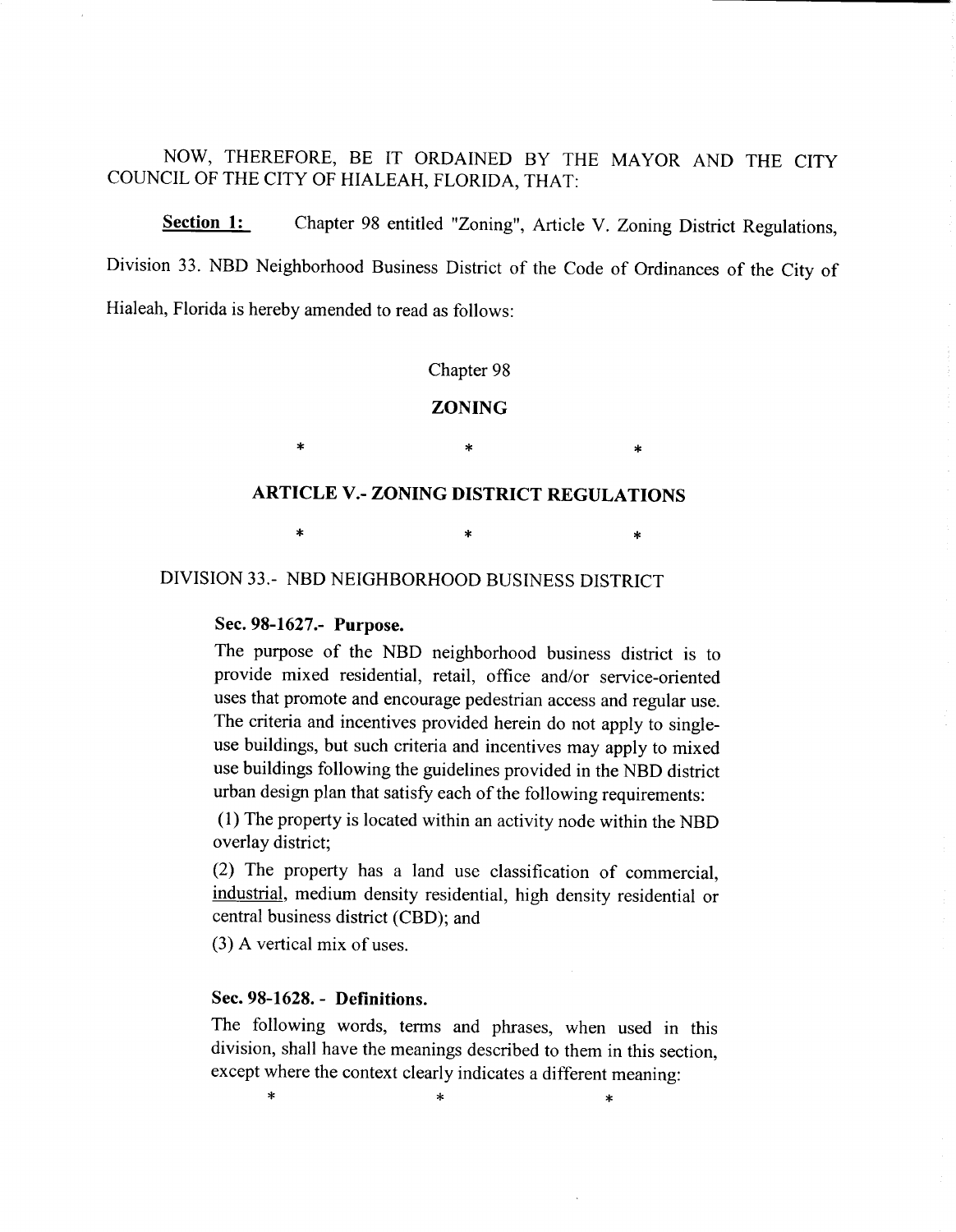Work/Live unit means a structure or space that combines a commercial activity with a residential living space for the owner of the commercial business, where the resident owner is responsible for the commercial activity performed, and where the commercial activity conducted on the premises takes place subject to a valid business tax receipt associated with the premises.

# Sec. 98-1630.1. - Permitted uses, limitations and prohibited commercial uses.

 $\ast$   $\ast$ 

No building or land shall be used and no building shall be hereinafter erected, constructed, reconstructed or structurally altered that is designed, arranged or intended to be used or occupied for any purpose, unless it provides residential use and one or more of the principal commercial uses as follows:

 $*$  \*  $*$ 

(a) Principal uses and structures:

(15) Work/Live units.

#### \*  $*$  \*  $*$ Sec. 98-1630.2.- Building uses.

Retail and professional uses shall be allowed only on the ground level of any building in mixed-use buildings. Office uses shall be allowed on all levels. Residential uses shall be allowed above the ground level only. Each residential unit shall have minimum of 850 square feet, except that ten percent of residential units may have a minimum of 600 feet for studios or one bedroom units.

 $*$  \*  $*$ 

# Sec. 98-1630.8. - Limited expansion of NBD overlay district regulations subject to a special use permit.

NBD overlay district regulations may extend, subject to a grant of <sup>a</sup> special use permit by ordinance, to properties that are activity node areas or abut a frontage road along expressways and highways in the city (Palmetto Expressways, State Road 112, and 1-75), having a land use classification of industrial, commercial, medium density residential or high density residential situated on a comer with a minimum site area of 20,000 square feet and with a minimum street frontage of 200 feet facing at least one right-of-way. The limited expansion of the NBD overlay district regulations shall not apply to any activity node areas within the Hialeah Racetrack as described hereinabove.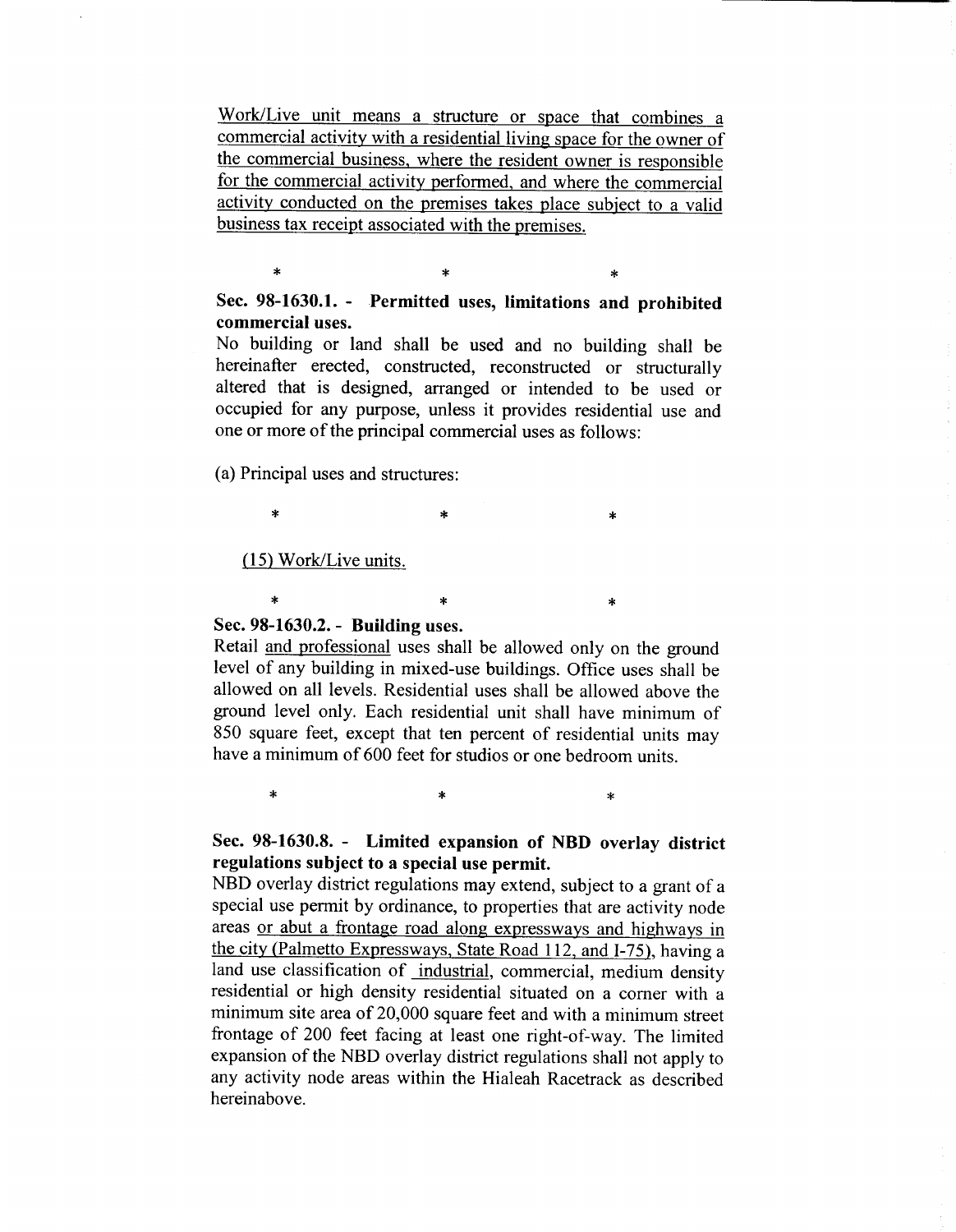**<u>Section 2:</u>** Chapter 98 entitled "Zoning", Article VI. Supplementary District Regulations, Division 10. Parking of the Code of Ordinances of the City of Hialeah, Florida and in particular, revising Hialeah Code § 98-2189 entitled "Minimum required off-street parking spaces" as follows:

#### Chapter 98

### **ZONING**

 $*$  \* \* \* \*

# **ARTICLE** VI. - **SUPPLEMENTARY DISTRICT REGULATIONS**

 $\ast$   $\ast$ 

DIVISION 10. - PARKING.

## Sec. **98-2189.- Minimum required off-street parking** spaces.

 $*$   $*$ 

 $*$  \*  $*$  \*

Off-street parking shall be provided in accordance with the following minimum standards. If a calculation of minimum parking spaces results in a number with a fraction, then the next higher whole number shall be considered the proper calculation.

(16) NBD neighborhood business district.

a. Residential uses. Parking for residential uses shall be two parking spaces for one or two bedrooms and one-half parking spaces for each additional bedroom. An additional one-quarter parking space for each dwelling unit shall be provided for guest parking. The guest parking requirement may be satisfied, in whole or in part, by the operation of valet parking services for residential guests, approved by the city.

b. Commercial uses. The parking requirements for commercial uses as designated in this section shall apply except that

 $*$  \*  $*$  \*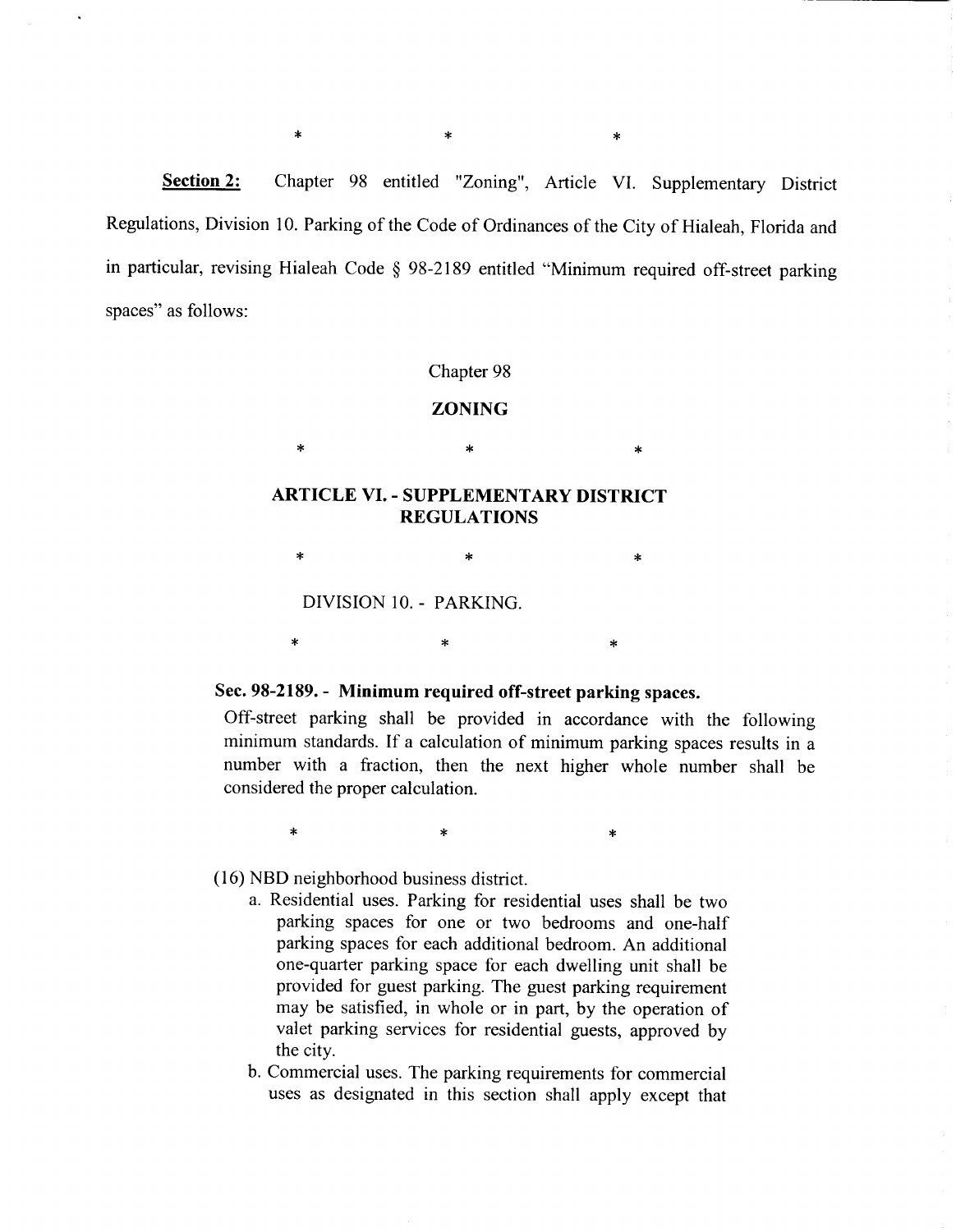vocational schools and post-secondary schools shall provide one parking space for every 150 square feet of gross floor area.

c. *Work/Live Units.* Parking for work/live units shall be one parking space for every 200 square feet of the gross floor area of the work portion of the unit.

 $*$  \*  $*$  \*  $*$ 

#### **Section 3: Repeal of Ordinances in Conflict.**

All ordinances or parts of ordinances in conflict herewith are hereby repealed to the extent of such conflict.

#### **Section 4: Penalties.**

Every person convicted of a violation of any provision of the Code or any ordinance, rule or regulation adopted or issued in pursuance thereof shall be punished by a civil penalty not to exceed \$500.00 within the discretion of the court or administrative tribunal having jurisdiction. Each act of violation and each day upon which any such violation shall occur shall constitute a separate offense. In addition to the penalty prescribed above, the City may pursue other remedies such as abatement of nuisance, injunctive relief, administrative adjudication and revocation of licenses or permits.

#### **Section 5: Inclusion in Code.**

The provisions of this ordinance shall be included and incorporated in the Code of Ordinances of the City of Hialeah, as an addition or amendment thereto, and the sections of this ordinance shall be renumbered to conform to the uniform numbering system of the Code.

# **Section 6: Severability Clause.**

If any phrase, clause, sentence, paragraph or section of this ordinance shall be declared invalid or unconstitutional by the judgment or decree of a court of competent jurisdiction, such